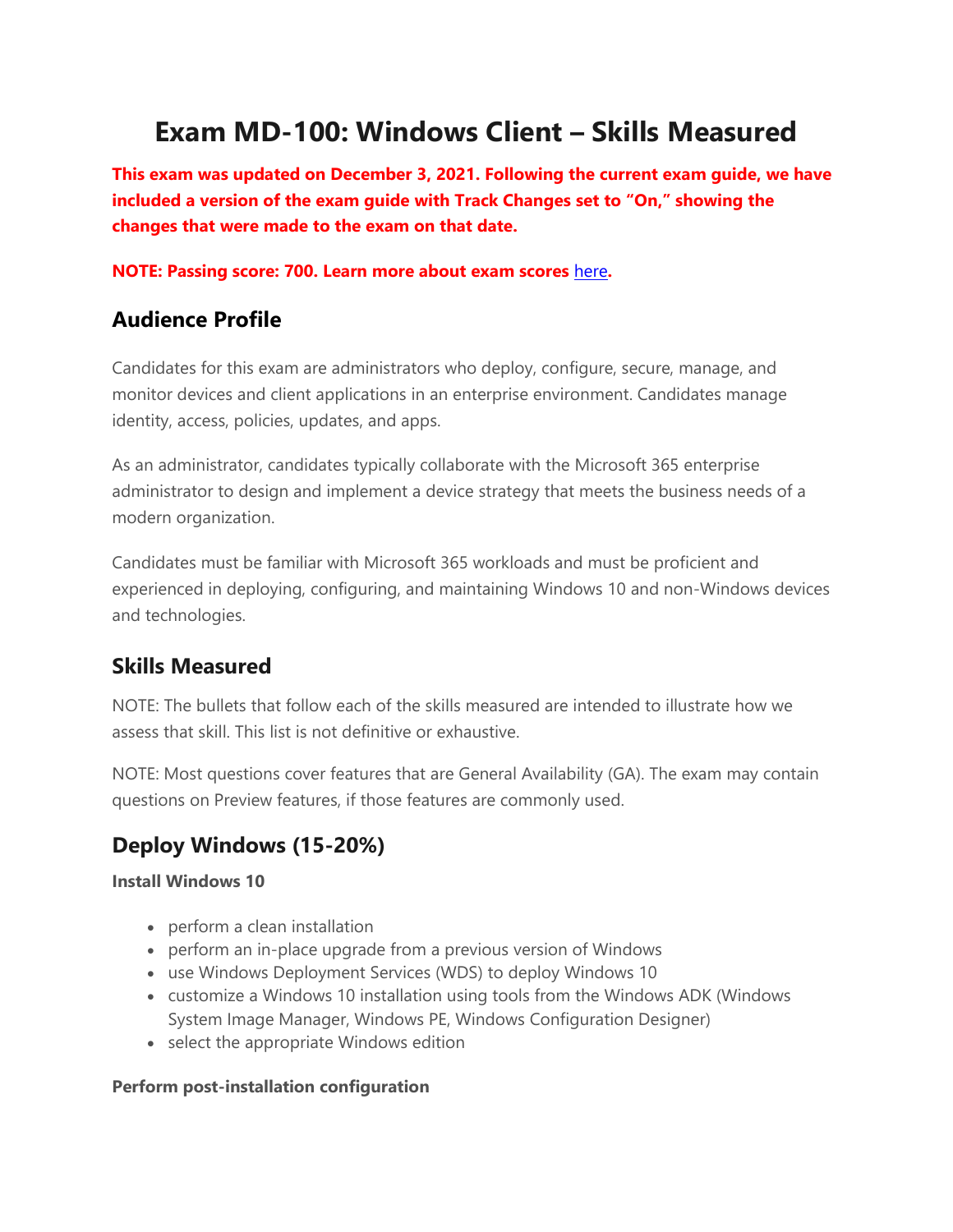- configure Microsoft Edge
- configure mobility settings
- customize the Windows desktop
- troubleshoot activation issues
- configure printers and external devices
- configure Windows 10 by using provisioning packages
- configure Microsoft Store settings
- configure Windows 10 built-in application settings
- configure and manage services

# **Manage devices and data (25-30%)**

### **Manage users, groups, and devices**

- manage local groups
- manage local users
- manage users, groups, and devices in Active Directory Domain Services
- manage users, groups, and devices in Azure Active Directory
- configure sign-in options
- add additional work or school accounts to Windows 10
- configure and manage Bluetooth settings for devices

### **Configure devices by using local policies**

- implement local policy
- troubleshoot group policies on devices
- configure Windows 10 settings by using group policy

### **Manage Windows security**

- configure user account control (UAC)
- configure Microsoft Defender Firewall
- implement device encryption
- configure Microsoft Defender Antivirus
- manage device security using core isolation, secure boot, and TPM

# **Configure storage and connectivity (15-20%)**

### **Configure networking**

- configure client IP settings
- configure mobile networking
- troubleshoot networking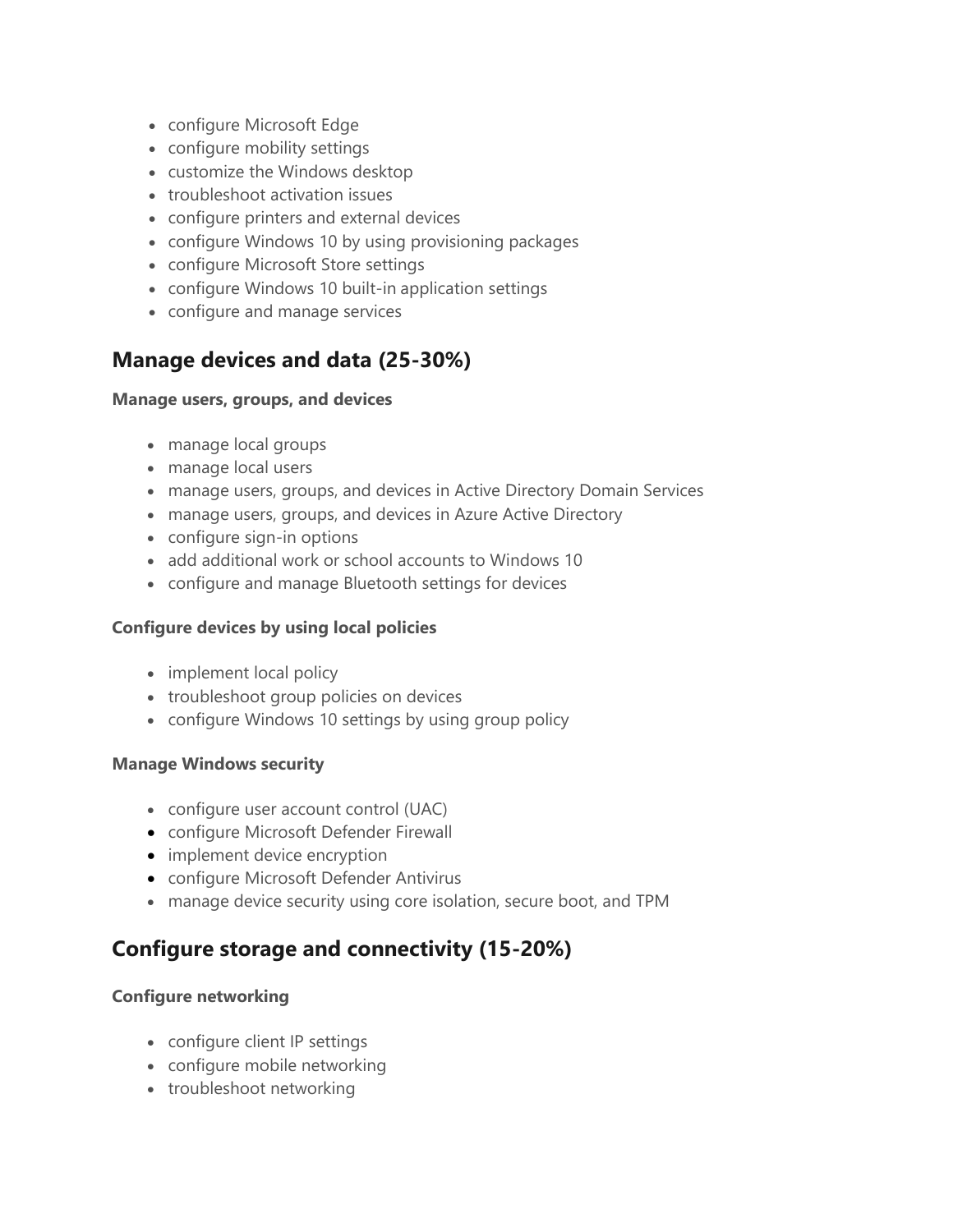### **Configure data access and protection**

- configure NTFS permissions
- configure shared permissions
- configure local storage
- manage and optimize storage
- configure file and folder permissions
- configure OneDrive/OneDrive for Business

# **Maintain Windows (30-35%)**

### **Configure system and data recovery**

- perform file recovery
- recover Windows 10
- troubleshoot startup/boot process
- create and manage system restore points

### **Manage updates**

- troubleshoot updates
- select and configure the appropriate servicing channel for feature updates
- configure Windows update options
- plan for types of Windows updates including feature updates, quality updates, servicing stack updates, driver updates, and Microsoft product updates
- configure updates by using Windows Update for Business

### **Monitor and manage Windows**

- configure and analyze event logs
- manage performance
- manage Windows 10 environment
- configure local registry
- schedule tasks

### **Configure remote connectivity**

- manage Windows 10 remotely by using Windows Admin Center
- configure remote assistance tools including Remote Assist and Quick Assist
- manage Windows remotely by using Windows Remote Management and PS remoting
- configure remote desktop access

### **The exam guide below shows the changes that were implemented on December 3, 2021.**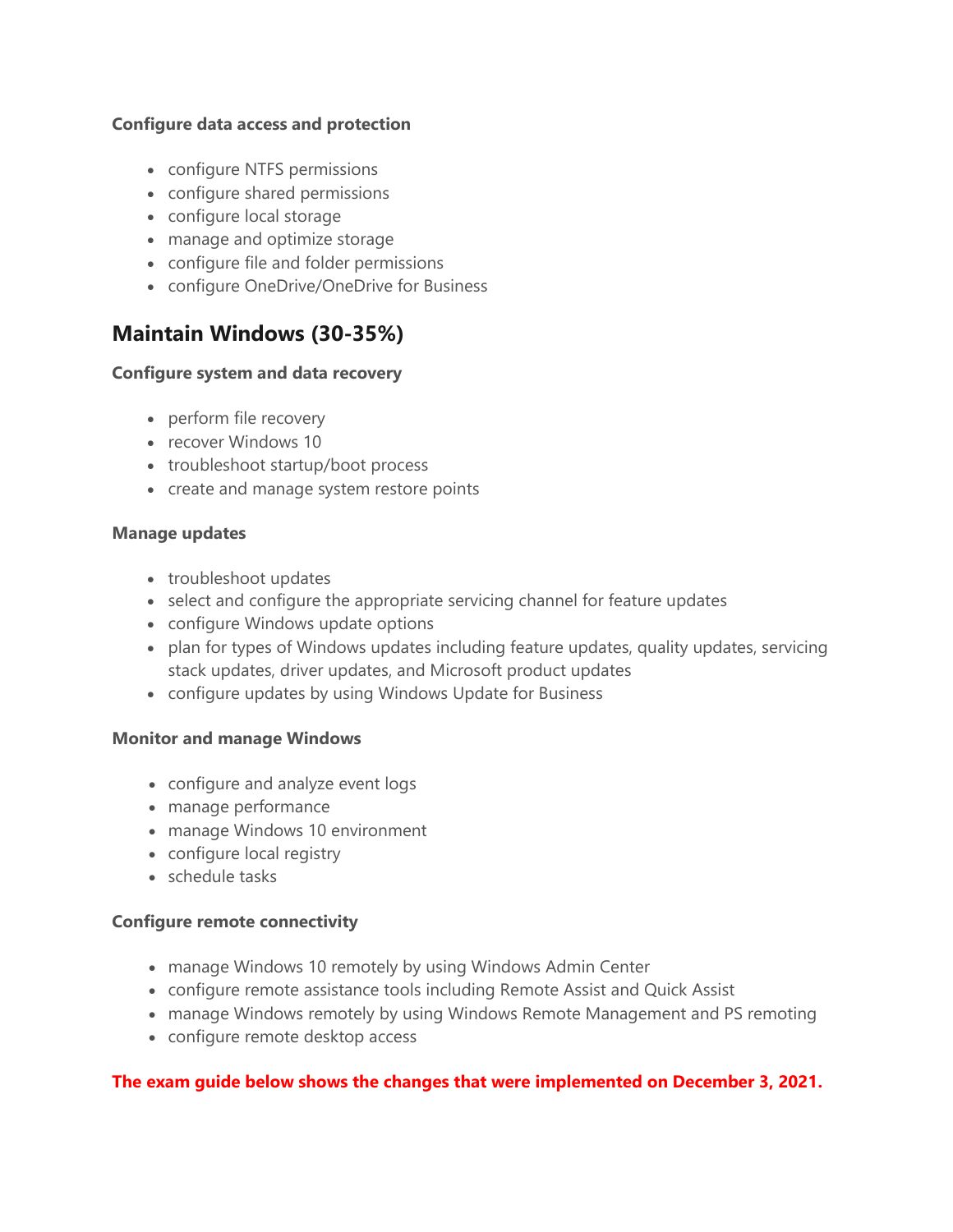# **Audience Profile**

Candidates for this exam are administrators who deploy, configure, secure, manage, and monitor devices and client applications in an enterprise environment. Candidates manage identity, access, policies, updates, and apps.

As an administrator, candidates typically collaborate with the Microsoft 365 Enterprise Administrator to design and implement a device strategy that meets the business needs of a modern organization.

Candidates must be familiar with Microsoft 365 workloads and must be proficient and experienced in deploying, configuring, and maintaining Windows 10 and non-Windows devices and technologies.

# **Skills Measured**

NOTE: The bullets that follow each of the skills measured are intended to illustrate how we assess that skill. This list is not definitive or exhaustive.

NOTE: Most questions cover features that are General Availability (GA). The exam may contain questions on Preview features, if those features are commonly used.

# **Deploy Windows (15-20%)**

### **Install Windows 10**

- perform a clean installation
- **•** perform an in-place upgrade using tools such as WDSfrom a previous version of **Windows**
- use Windows Deployment Services (WDS) to deploy Windows 10
- customize a Windows 10 installation using tools from the Windows ADK (Windows System Image Manager, Windows PE, Windows Configuration Designer)
- select the appropriate Windows edition

### **Perform post-installation configuration**

- configure Microsoft Edge
- configure mobility settings
- customize the Windows desktop
- troubleshoot activation issues
- configure printers and external devices
- configure Windows 10 by using provisioning packages
- configure Microsoft Store settings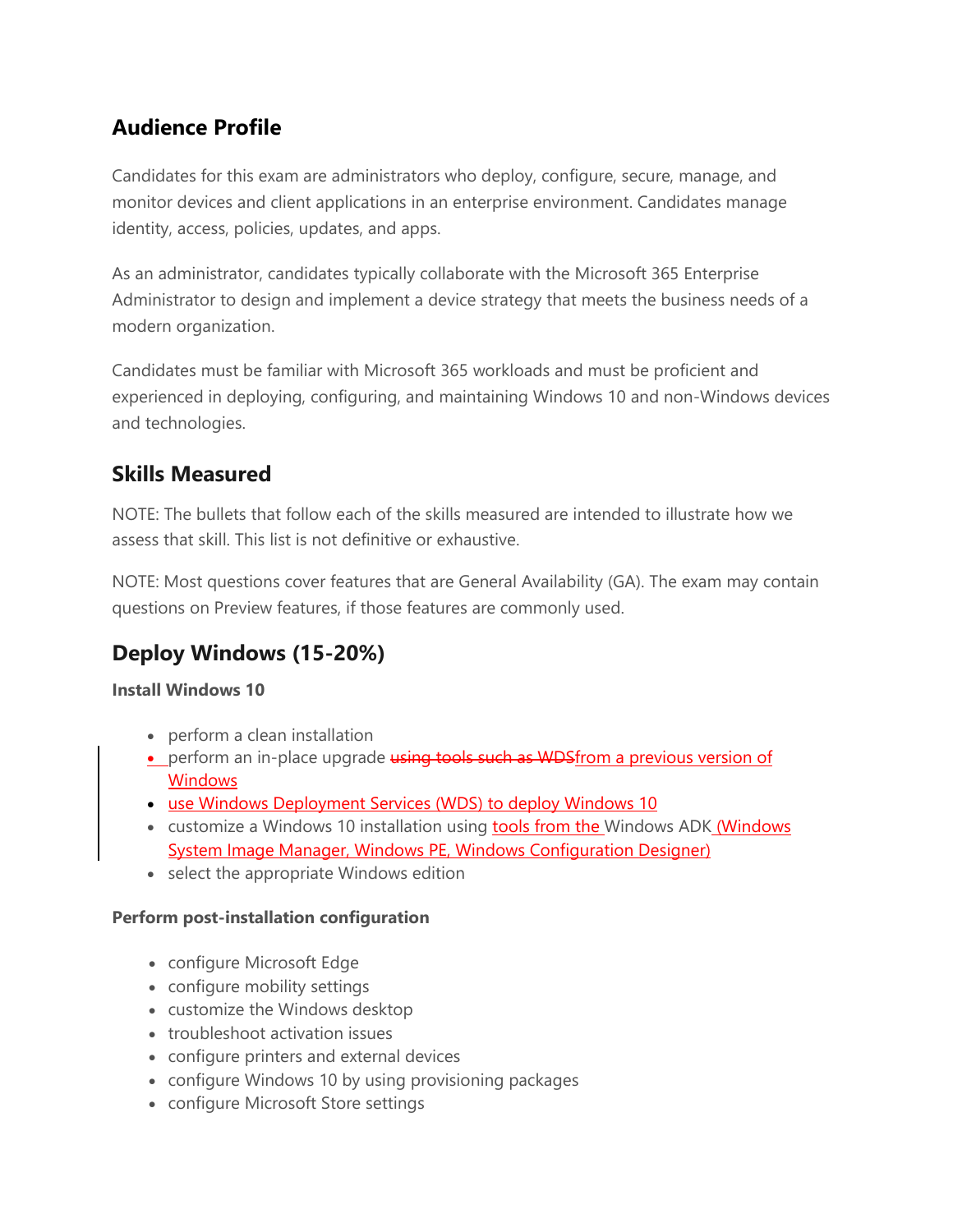- configure Windows 10 built-in application settings
- configure and manage services

### **Manage devices and data (25-30%)**

#### **Manage users, groups, and devices**

- manage local groups
- manage local users
- manage users, groups, and devices in Active Directory Domain Services
- manage users, groups, and devices in Azure Active Directory
- configure sign-in options
- add additional work or school accounts to Windows 10
- **configure and manage Bluetooth settings for devices**

### **Configure devices by using local policies**

- implement local policy
- troubleshoot group policies on devices
- configure Windows 10 settings by using group policy

### **Manage Windows security**

- configure user account control (UAC)
- configure Microsoft Defender Firewall
- implement device encryption
- configure Microsoft Defender Antivirus
- manage device security using core isolation, secure boot, and TPM

# **Configure storage and connectivity (15-20%)**

### **Configure networking**

- configure client IP settings
- configure mobile networking
- troubleshoot networking

### **Configure data access and protection**

- configure NTFS permissions
- configure shared permissions
- configure local storage
- manage and optimize storage
- configure file and folder permissions